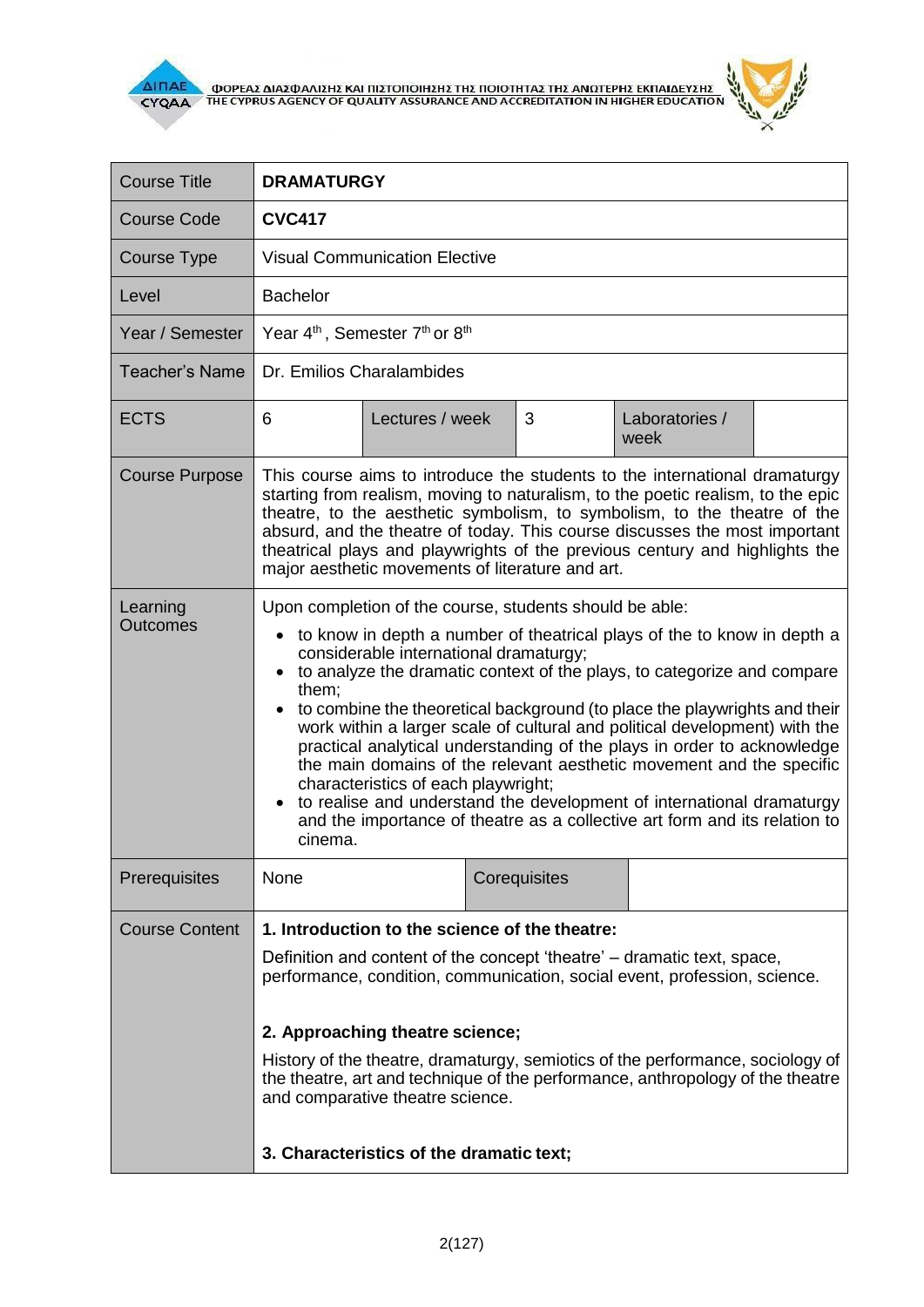

 $\frac{1}{\sqrt{2\pi}}\sum_{n=1}^{\infty}\frac{1}{n^2}$  $\overline{\Delta}$ INAE OOPEAE AIAE DANIEHE KAI NIETONOIHEHE THE NOIOTHTAE THE ANOTEPHE EKNAIAEYEHE

 $\mu$ 

|                         | Morphological<br>characteristics,<br>structural<br>stylish<br>characteristics,<br>characteristics and dramaturgical analysis of the dramatic text.                                                                                                                                                                                                                                                                                                                                                                                                                                                                                                                                                                                                                        |
|-------------------------|---------------------------------------------------------------------------------------------------------------------------------------------------------------------------------------------------------------------------------------------------------------------------------------------------------------------------------------------------------------------------------------------------------------------------------------------------------------------------------------------------------------------------------------------------------------------------------------------------------------------------------------------------------------------------------------------------------------------------------------------------------------------------|
|                         | 4. Introduction to the methodology of analysing the dramatic text:                                                                                                                                                                                                                                                                                                                                                                                                                                                                                                                                                                                                                                                                                                        |
|                         | Historical – philological analysis, sociological analysis, psychoanalytical –<br>psycho critical approach, semiotic analysis, social - semiotic method,<br>aesthetic of understanding the dramatic text at the time of its creation.                                                                                                                                                                                                                                                                                                                                                                                                                                                                                                                                      |
|                         | 5. Realism and Naturalism in Scandinavia;                                                                                                                                                                                                                                                                                                                                                                                                                                                                                                                                                                                                                                                                                                                                 |
|                         | Bringing innovation to the international stage: Henrik Ibsen and August<br>Strindberg.                                                                                                                                                                                                                                                                                                                                                                                                                                                                                                                                                                                                                                                                                    |
|                         | 6. Poetic realism;                                                                                                                                                                                                                                                                                                                                                                                                                                                                                                                                                                                                                                                                                                                                                        |
|                         | The answer from Russia: the work of Anton Chekhov.                                                                                                                                                                                                                                                                                                                                                                                                                                                                                                                                                                                                                                                                                                                        |
|                         | 7. The Epic theatre and the struggle to change the Aristotelian dramatic<br>scheme; Berthold Brecht.                                                                                                                                                                                                                                                                                                                                                                                                                                                                                                                                                                                                                                                                      |
|                         | 8. Aesthetic symbolism and Symbolism in Europe;                                                                                                                                                                                                                                                                                                                                                                                                                                                                                                                                                                                                                                                                                                                           |
|                         | Oscar Wilde and Federico Garcia Lorca. From Ireland to Spain.                                                                                                                                                                                                                                                                                                                                                                                                                                                                                                                                                                                                                                                                                                             |
|                         | 9. Theatre of the absurd;                                                                                                                                                                                                                                                                                                                                                                                                                                                                                                                                                                                                                                                                                                                                                 |
|                         | Beginning from Luigi Pirandello towards Eugene Ionesco.                                                                                                                                                                                                                                                                                                                                                                                                                                                                                                                                                                                                                                                                                                                   |
|                         | 10. The American theatre;                                                                                                                                                                                                                                                                                                                                                                                                                                                                                                                                                                                                                                                                                                                                                 |
|                         | Eugene O' Neill, Tennessee Williams, Arthur Miller, Eduard Albee.                                                                                                                                                                                                                                                                                                                                                                                                                                                                                                                                                                                                                                                                                                         |
|                         | 11. The British heritage: from the Shakespearian tradition to the in-yer-<br>face-theater: From Harold Pinter to Sarah Kane and Mark Ravenhill.                                                                                                                                                                                                                                                                                                                                                                                                                                                                                                                                                                                                                           |
|                         |                                                                                                                                                                                                                                                                                                                                                                                                                                                                                                                                                                                                                                                                                                                                                                           |
|                         | 12. Contemporary international theatre;                                                                                                                                                                                                                                                                                                                                                                                                                                                                                                                                                                                                                                                                                                                                   |
|                         | Tracy Letts (America), Margaret Edson (USA), Marius von Mayenburg<br>(Germany), Eric – Emmanuelle Schmitt (France), Γιάννης Μαυριτσάκης<br>(Greece).                                                                                                                                                                                                                                                                                                                                                                                                                                                                                                                                                                                                                      |
|                         | 13. Cypriot dramaturgy;                                                                                                                                                                                                                                                                                                                                                                                                                                                                                                                                                                                                                                                                                                                                                   |
|                         | Words from the past and from the present. Some prominent examples.                                                                                                                                                                                                                                                                                                                                                                                                                                                                                                                                                                                                                                                                                                        |
| Teaching<br>Methodology | The students will work individually and in small groups in order to understand<br>the way the dramaturge discovers the play before the performance in order<br>to help the director and the actors. The students will use a specific analytical<br>model that is based on the following criteria: general information about the<br>history and the philology of the dramatic text (playwright, time, place, edition,<br>and historical outline), short description of the text, articulation of the plot,<br>building of the conflicts (how the plot does grow increasingly and in which<br>ways the conflicts unfold), sketching the main characters and understanding<br>their actions and thoughts, ideological analysis, aesthetical evaluation,<br>diachronic value. |
| <b>Bibliography</b>     | <b>Bibliographical References:</b>                                                                                                                                                                                                                                                                                                                                                                                                                                                                                                                                                                                                                                                                                                                                        |
|                         | - Barnet, S., Berman M., Burto, W. (1993), Types of Drama: Plays and<br>Essays, NY.                                                                                                                                                                                                                                                                                                                                                                                                                                                                                                                                                                                                                                                                                       |
|                         | - Black, S., (1993), File on O' Neill, Methuen, USA.                                                                                                                                                                                                                                                                                                                                                                                                                                                                                                                                                                                                                                                                                                                      |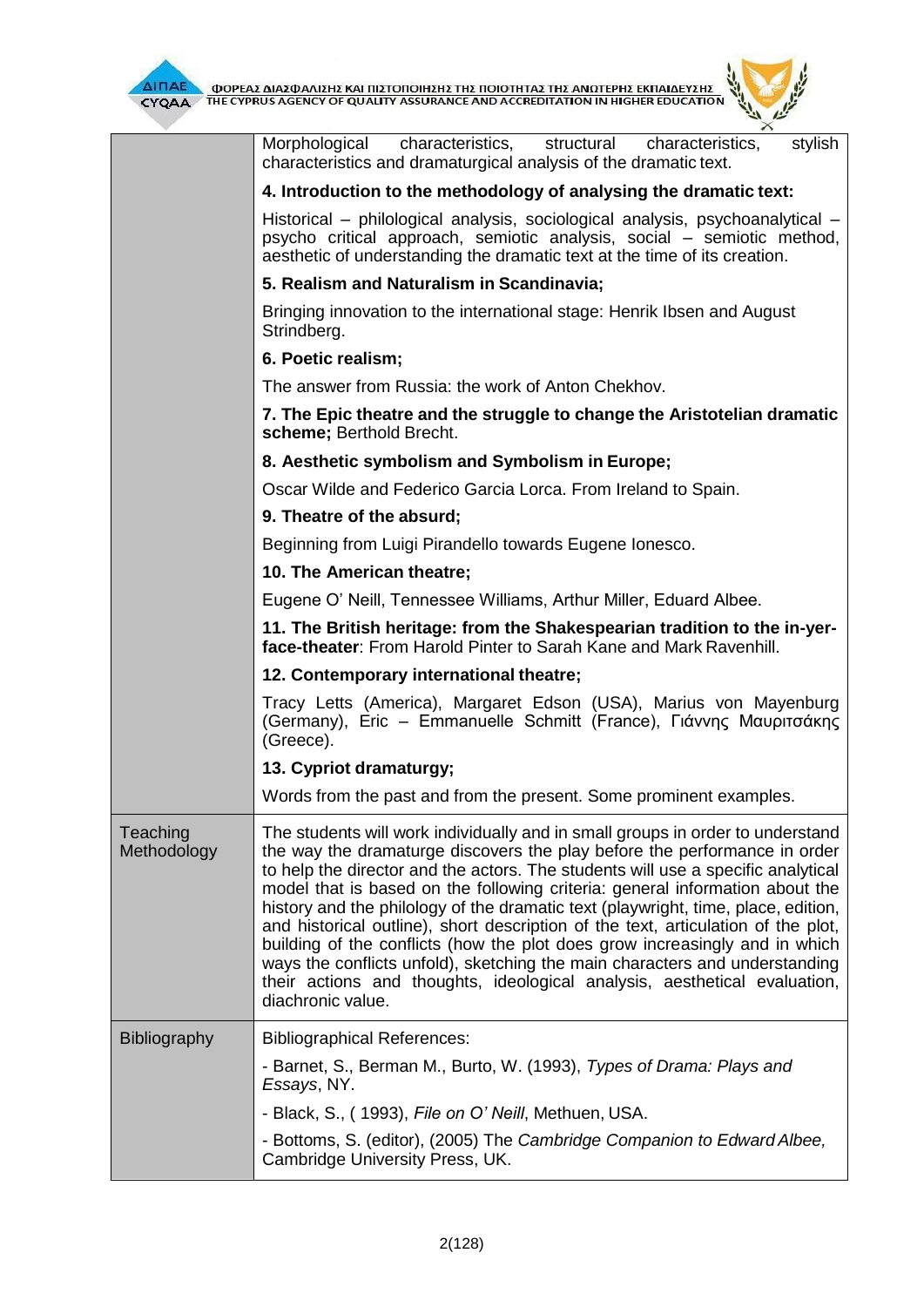

|            | - Copley, S., and Killner, P., (2001), Stage management. A practical guide,<br>The Crowood Press, Bristol.                                                                                                                                                  |  |  |  |  |  |
|------------|-------------------------------------------------------------------------------------------------------------------------------------------------------------------------------------------------------------------------------------------------------------|--|--|--|--|--|
|            | - Craid, J. (2010) Theatre Craft (A director' s practical Companion from A to<br><i>Z</i> ), UK.                                                                                                                                                            |  |  |  |  |  |
|            | - Gooch, S., (1995), Writing a play, A&C Black, London.                                                                                                                                                                                                     |  |  |  |  |  |
|            | - Mc Farlane, J. (2001) The Cambridge Companion to Ibsen, Cambridge<br>University Press, UK.                                                                                                                                                                |  |  |  |  |  |
|            | - Wickham, G. (2007) A history of the theatre, NY.                                                                                                                                                                                                          |  |  |  |  |  |
|            | - Μπρέχτ, Μπ. (χ.χ.), Ο <i>Μπρέχτ ερμηνεύει Μπρέχτ</i> , (Μτφρ Βερυκοκάκη –<br>Αρτέμη, Α.), Αθήνα: Εκδόσεις Νέα Σύνορα, Λιβάνης.                                                                                                                            |  |  |  |  |  |
|            | - Παπανδρέου, Ν. (1994), Περί Θεάτρου, University Studio Press,<br>Θεσσαλονίκη.                                                                                                                                                                             |  |  |  |  |  |
|            | - Χάρτνολ, Φ. (μετάφραση Πατεράκη, Ρ.) (1980), Ιστορία του Θεάτρου,<br>Εκδόσεις Υποδομή, Αθήνα.                                                                                                                                                             |  |  |  |  |  |
|            | - Γραμματάς, Θ. (1997), Θεατρική Παιδεία και Επιμόρφωση των<br>Εκπαιδευτικών. Εκδόσεις Τυπωθήτω, Αθήνα.                                                                                                                                                     |  |  |  |  |  |
| Assessment | Overall the course is evaluated as follows:                                                                                                                                                                                                                 |  |  |  |  |  |
|            | <b>Final Assessment 34%</b><br>Course work 66%*<br>Interim Critique 33%<br>Final Critique 33%                                                                                                                                                               |  |  |  |  |  |
|            | 25%<br>Project 1<br>Project 2<br>25%<br><b>Final Project</b><br>50%                                                                                                                                                                                         |  |  |  |  |  |
|            | The Projects 1, 2, so as the final Project concern research in some of the<br>themes mentioned above in the course contents. The students will have to<br>work individually in order to produce their work and then present it to the<br>rest of the class. |  |  |  |  |  |
|            | The active participation in class and in the activities that the course may<br>suggest is also taken into consideration.                                                                                                                                    |  |  |  |  |  |
|            | The final Project is again individual and the students are assessed for their<br>ability to link the theoretical knowledge with the practical execution.                                                                                                    |  |  |  |  |  |
|            | For project work students are assessed on the following:                                                                                                                                                                                                    |  |  |  |  |  |
|            | Knowledge and understanding<br>$-30%$                                                                                                                                                                                                                       |  |  |  |  |  |
|            | In – depth knowledge and understanding towards the relevant topics of<br>interest.                                                                                                                                                                          |  |  |  |  |  |
|            | <b>Research and Analytical Skills - 40%</b>                                                                                                                                                                                                                 |  |  |  |  |  |
|            | Competence in research methods and ability of evaluating the results. The                                                                                                                                                                                   |  |  |  |  |  |